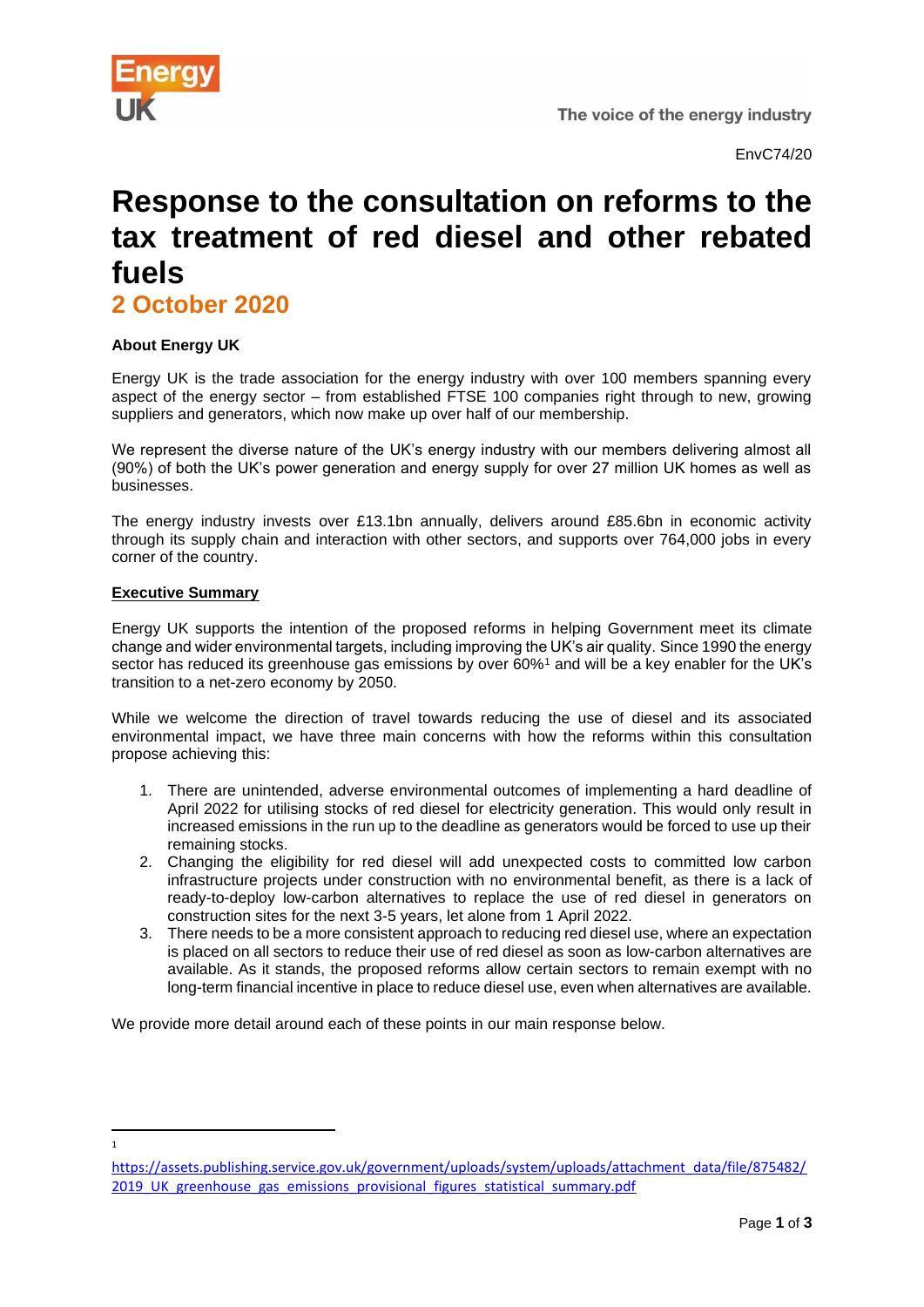

EnvC74/20

## **Response to consultation**

The role of diesel in the power sector is predominantly to serve as standby generation for the electricity networks or back-up generation for power systems at large thermal combustion plant. As such, these generators will only be running for very limited hours each year, in some cases less than 5 hours per year. To be prepared for any unexpected events (e.g. a system stress event caused by extreme weather) our members will hold a relatively high volume of fuel stock to be able to generate electricity for an extended period, but this is not a regular occurrence. Fuel stocks are usually subject to relatively low usage and therefore can have a very slow turnover. The proposed reforms therefore create a perverse incentive for generators to use extra fossil fuel to unnecessarily dispose of existing stock and then replace it with chemically-identical fossil fuel (other than the red dye). This is an unintended consequence which is at odds with government's intention to create positive environmental outcomes.

To avoid this cliff-edge deadline and resulting peak emissions, we would suggest an alternate transitional approach whereby delivery of red diesel to generation sites is prohibited from 1 April 2022, but existing stocks are allowed to remain for electricity generation. These stocks may still take several years to deplete; however, this approach would ensure a gradual phase-out of red diesel with a preferable environmental impact in terms of emissions.

Another use of red diesel is on construction sites, which for our sector largely concerns sites for the construction of new low carbon generation projects. While we understand the general direction of travel towards creating a price signal to incentivise the switch to low-carbon alternatives, we consider the proposed 2022 implementation to be too early given that the greener alternatives mentioned in the consultation (electric solutions, hybrid technologies or liquefied petroleum gas) are not yet ready to deploy for these purposes. Switching to the use of low-carbon hydrogen or hydrogen-based fuels could potentially provide a very good solution over the longer term and our sector is investigating avenues for this, however, low-carbon hydrogen is still in the early stages of development and could not yet be deployed as a realistic large-scale replacement for diesel. We expect that over the next decade, the parallel development of low-carbon hydrogen production facilities and of end-user markets for lowcarbon hydrogen, including the availability of Non-Road Mobile Machinery (NRMM) capable of using low-carbon hydrogen and hydrogen-based fuels, will gradually make this a realistic option. This will also require the right Government support measures for the development of low-carbon hydrogen; we look forward to the publication of the Government's Hydrogen Strategy in the next few months.

Therefore, considering there are no alternatives available for construction sites, including construction of new low carbon generation projects, it is our view that it would be more appropriate to defer the removal of red diesel eligibility increase for a number of years, or more gradually increase it such that the full higher rate does not apply until later in the 2020's when low-carbon alternatives are more widely available. Until there are other options to switch to from diesel, the tax increase will not effectively operate as a switching incentive and should therefore be deferred to a later date.

Similar challenges in finding alternatives to diesel apply to projects that are decommissioning and demolishing redundant infrastructure. For this reason, we recommend that deferral or other measures applied to construction sites are also extended to decommissioning and demolition sites.

As a point of principle, we consider that the approach for applying exemptions across various sectors, as detailed in the consultation, is rather inconsistent. We note that HMT is proposing to exclude agriculture, forestry, horticulture, fish farming, railways and non-commercial heating systems from the tax increase. While we recognise some of the rationale for excluding these sectors from an immediate large tax increase, it remains the case that all sectors of the economy will need to decarbonise over time if net-zero emissions are to be achieved. It is also the case that low carbon alternatives are potentially available in these sectors, but will need regulatory and fiscal encouragement if they are to penetrate into these new markets.

Therefore, in the longer term, we would encourage HM Treasury to plan for the long-term removal of diesel tax subsidies from all sectors of the economy. In line with our proposals for the construction